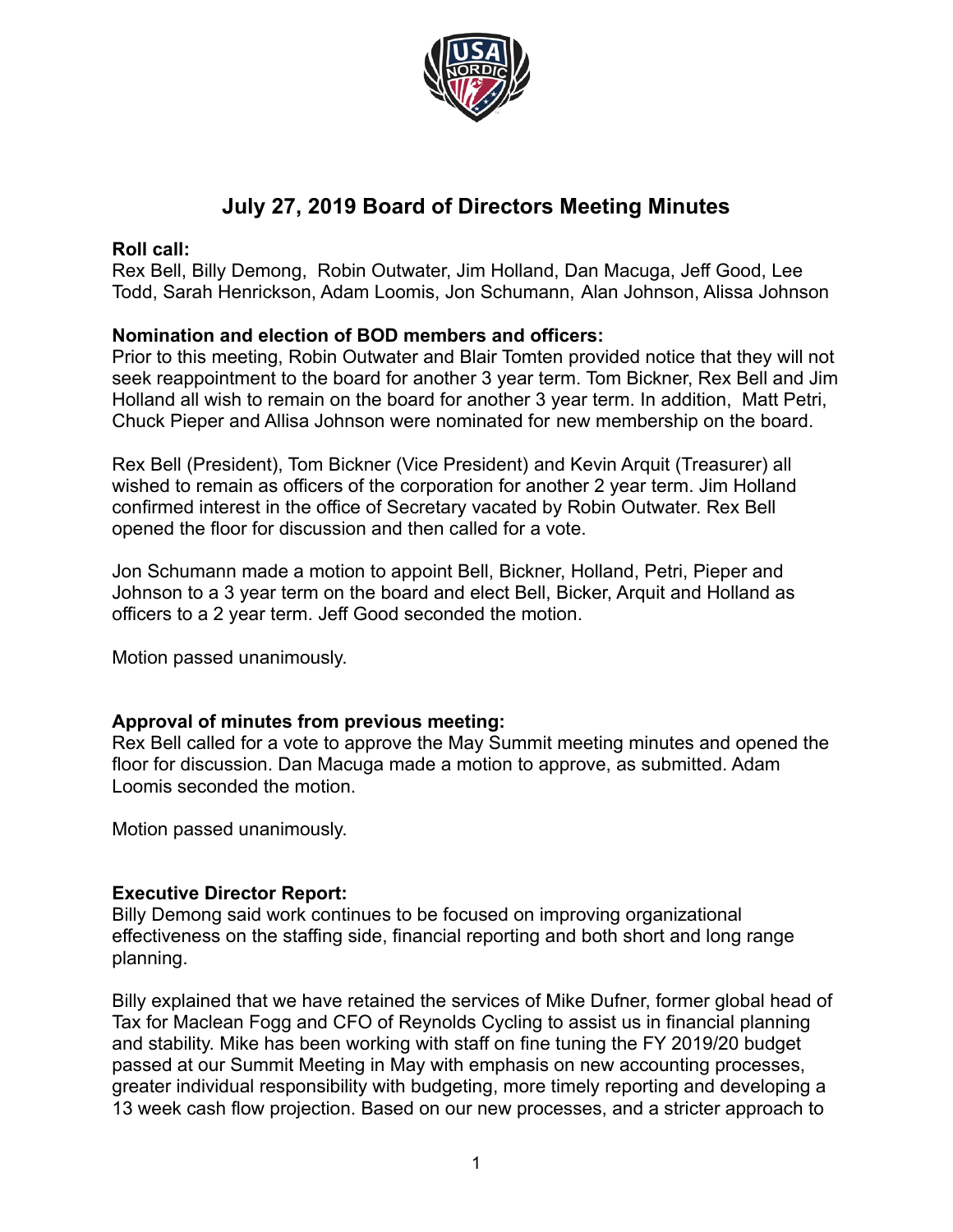

financial control, along with some significant cuts, we are budgeting nearly flat revenue, decreased expenses and significantly increased net profit for FY2019. A chart comparing revenue versus expense from FY 2018/19 vs. projected FY 2019/20 was provided to the board.

Short and long range planning centers around revenue generation. Billy explained that he is exploring the possibility of working with Scott Lubansky, a private fundraiser, Tiia Liven, a former corporate development director and grant writer, and Ceil Folz Consulting, to develop a strategic plan for a multi year capital campaign. He added that he has an RFP out with DragonFly Media and the Vertica Group, to work in tandem on a short (8 weeks) sponsorship development campaign, on a commission basis. Billy said he would elaborate long range planning thoughts when addressing USANS's vision for the future.

Billy closed his report by outlining several summer highlights:

- Successful Summer Soiree Fundraiser
- More camps with more athletes than ever before
- Upcoming NC camp with Norway in Park City
- Upcoming summer training in Europe
- Ben Berend added to full time staff as Marketing/Public Relations Manager

Billy cited the Macuga family for hosting and their help with organizing the event, Ellie Brown and Ben Berend for planning and preparations, Tom Kelly for MCing the event and our athletes for their participation and silent auction items contribution.

Rex Bell stated he was pleased with the positive direction we're heading in now and thanked Billy and staff for making this happen.

### **USANS Vision for the future:**

Billy Demong submitted that our long term, sustainable model needs to be built around advancement of our sports clubs, facilities and events and athlete program development.

Our need: A growing pipeline of young athletes. More opportunity for competition and greater exposure. Better programs for better athletes.

In order to accomplish this we first need to restructure the board to help more with revenue generation and align the board with staff regarding leadership, planning and execution. Billy cited three key initiatives to start; debt reduction, program development and staffing.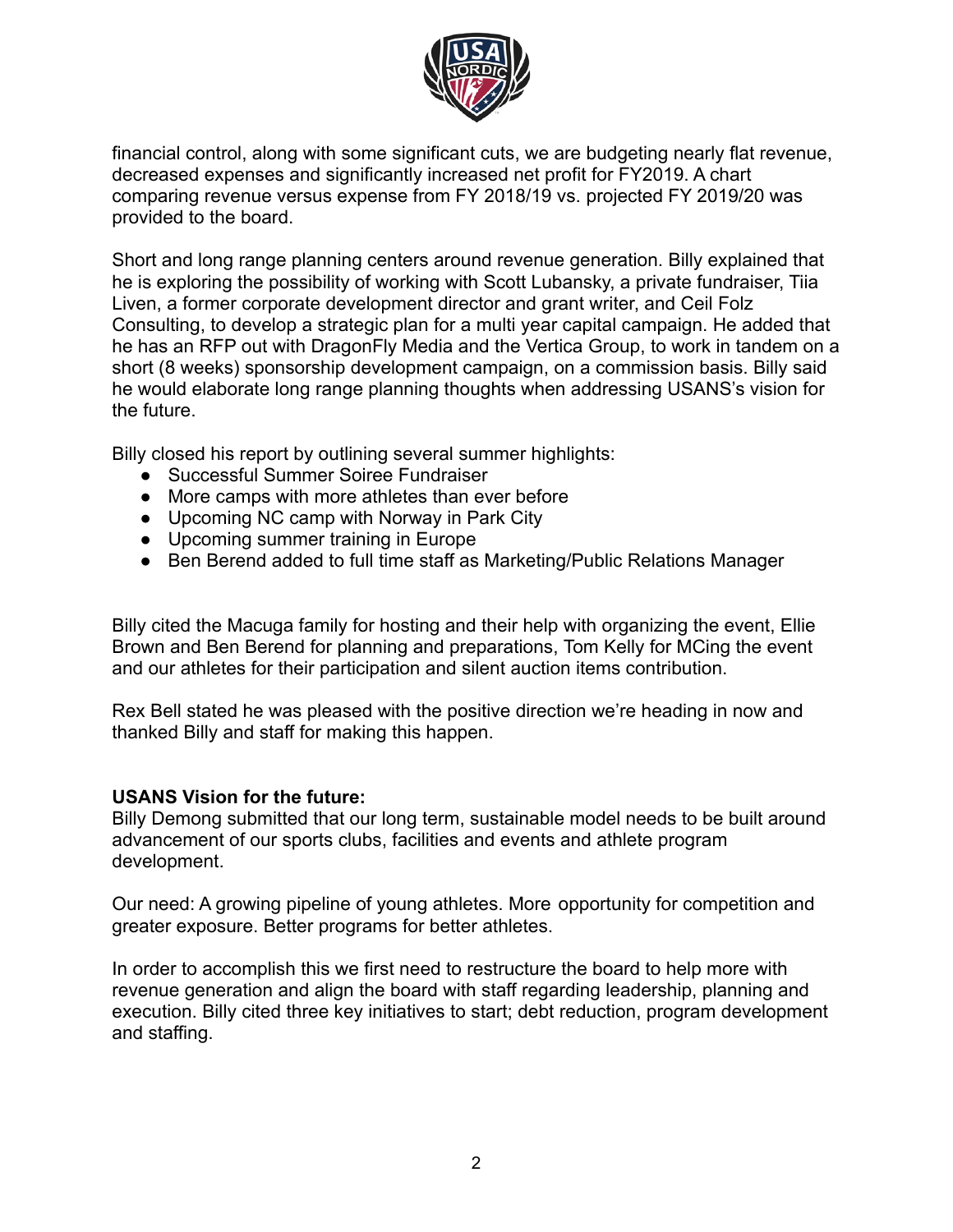

Billy also proposed that we take a more broad and much longer approach to developing and executing a **Capital Campaign**. To think bigger than what we need to address last year's shortfall and this year's requirement.

Billy suggested developing a multi year, structured campaign with multiple components to generate several million dollars. Alan Johnson asked about a timeline for plan development. Billy estimated 60 days. Rex Bell emphasized the importance of getting Billy more help as soon as possible, meaning spending money, initially, on more support staff.

Billy's Capital Campaign idea involved 3 phases:

- A Quiet Phase- Donor Prospects
- A Planned Giving Phase- Alumni
- A Larger Public Giving Phase

When Rex Bell asked for comments much discussion on numerous plan aspects followed.

Dan Macuga cited several leverage points from a marketing and public relations perspective; access to athletes, social media and live streaming development.

Jeff Good thinks we are on the right track and should keep going but is concerned about "going to the same well" too many times. Jeff cited tapping into new prospects in new cities around the nation and said to put him down to conduct a fundraiser in Denver.

Lee Tood said a longer term plan to raise money is what we need and is something he could get behind.

Jim Holland suggested that we establish key performance indicators and success metrics and measure our progress against them year after year.

Robin Outwater echoed Jim Holland's suggestion and re-emphasized the need for a carefully laid out campaign plan and budget along with continuous improvement evaluation.

Rex Bell called for input on how to go about mapping out a revenue generation plan. Billy Demong felt strongly that the board should be engaged in the planning process before our next board meeting. Rex suggested that all board members begin by identifying donor prospects within their circles and come up with ideas for their respectives "asks". And that staff can help provide data/documentation in support.

Dan Macuga mentioned developing a "presentation" of general statistics about athletes, programs, viewers, etc; information a potential sponsor would be interested in. Alan Johnson called it a General Information Deck. Jim Holland mentioned Estate Planning;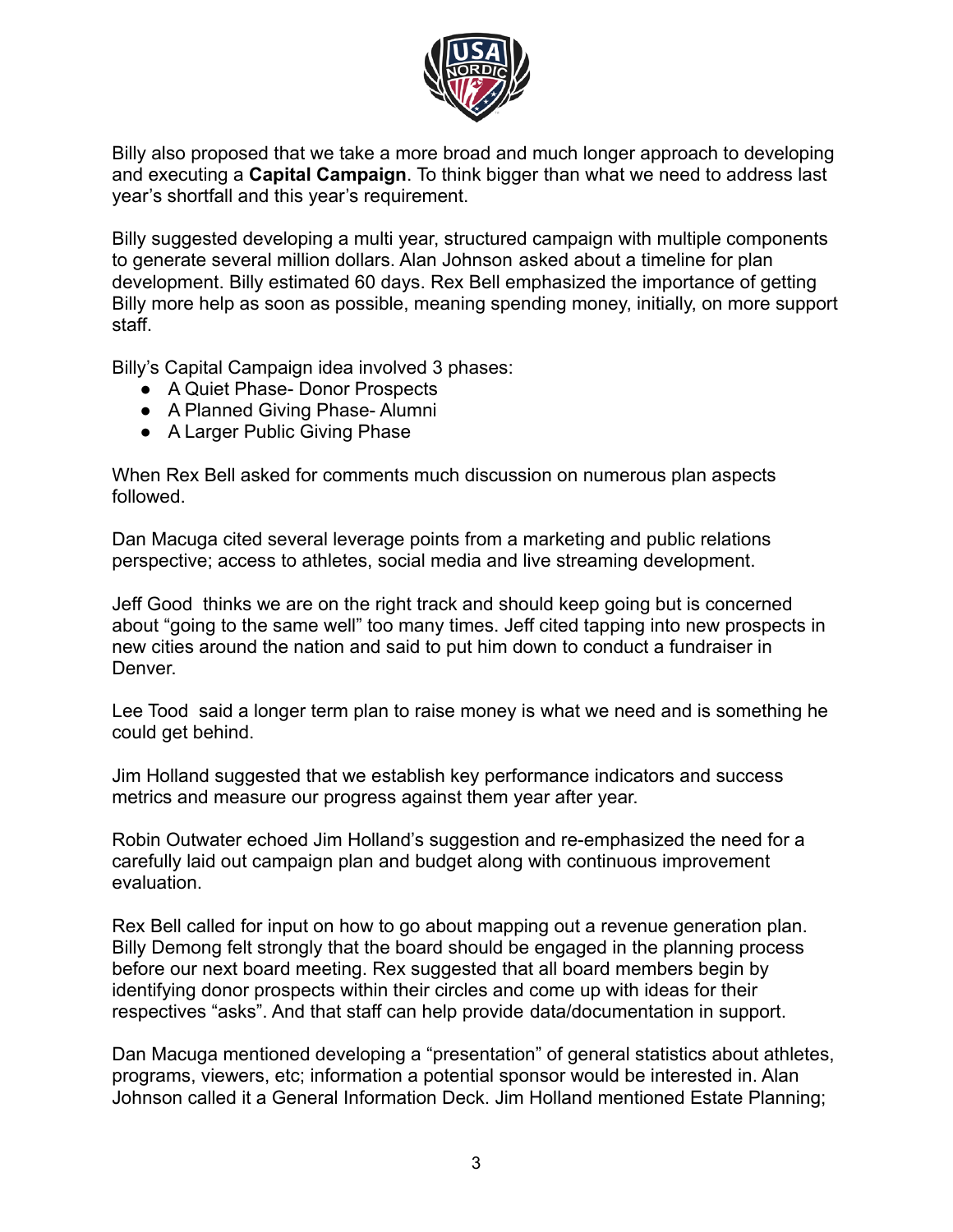

zeroing in on older alumni and showing them the way to make a contribution. Billy Demong explained that we have estate planning information and direction on our website already and need to identify and solicit alumni in a broader sense.

It was left that Billy Demong, along with the Executive Committee, will begin the planning process and reach out to board members for feedback, input and participation.

### **Committee Charters:**

Rex Bell introduced both updated and new charters to the board:

- Executive Committee
- Officer Roles and Responsibilities
- Governance and Nominating Committee
- Finance Committee
- Revenue Committee
- Sport Committee

Rex explained that they were developed to help restructure and reorganize board member engagement in support of our Executive Director and staff and asked for input and feedback on respectives duties and responsibilities.

Robin Outwater offered to act as Interim Chair of the Governance and Nominating Committee until a board member is nominated and appointed as Chair. The board agreed to move forward under this arrangement.

Rex Bell outlined our new Finance Committee with Eric Camerota as Chair and members Billy Demong, Ellie Brown, consultant Mike Dufner, Rex Bell and Ellen Thompson.

Rex introduced the formation of our new Revenue Committee, created specifically to help develop and execute an annual plan to generate enough revenue to support our budgeted expenses. Billy Demong said he would like to find a strong partner to chair the committee and envisioned the formation of FundRaising and Sponsorship sub committees. Dan Macuga offered to chair and Lee Todd offered to join the Revenue Committee and work closely with Billy and Rex on getting things going.

Rex Bell said the Sports Committee will have a number of subcommittees that will need individual leadership. Jed's focus will be on Club Development and will be working with Jeff Hastings on several initiatives. Jim Holland asked about a Membership Committee. Rex Bell said he believes it needs its own committee and asked Jim Holland if he were interested in chairing one. Jim said no given his new Secretary responsibilities but would like to help Jed and Jeff in development efforts.

Rex Bell called for a vote to approve each charter, as submitted. Discussion followed regarding concern over the latitude each chairman would have in compiling membership, further development of subcommittees and conducting business.